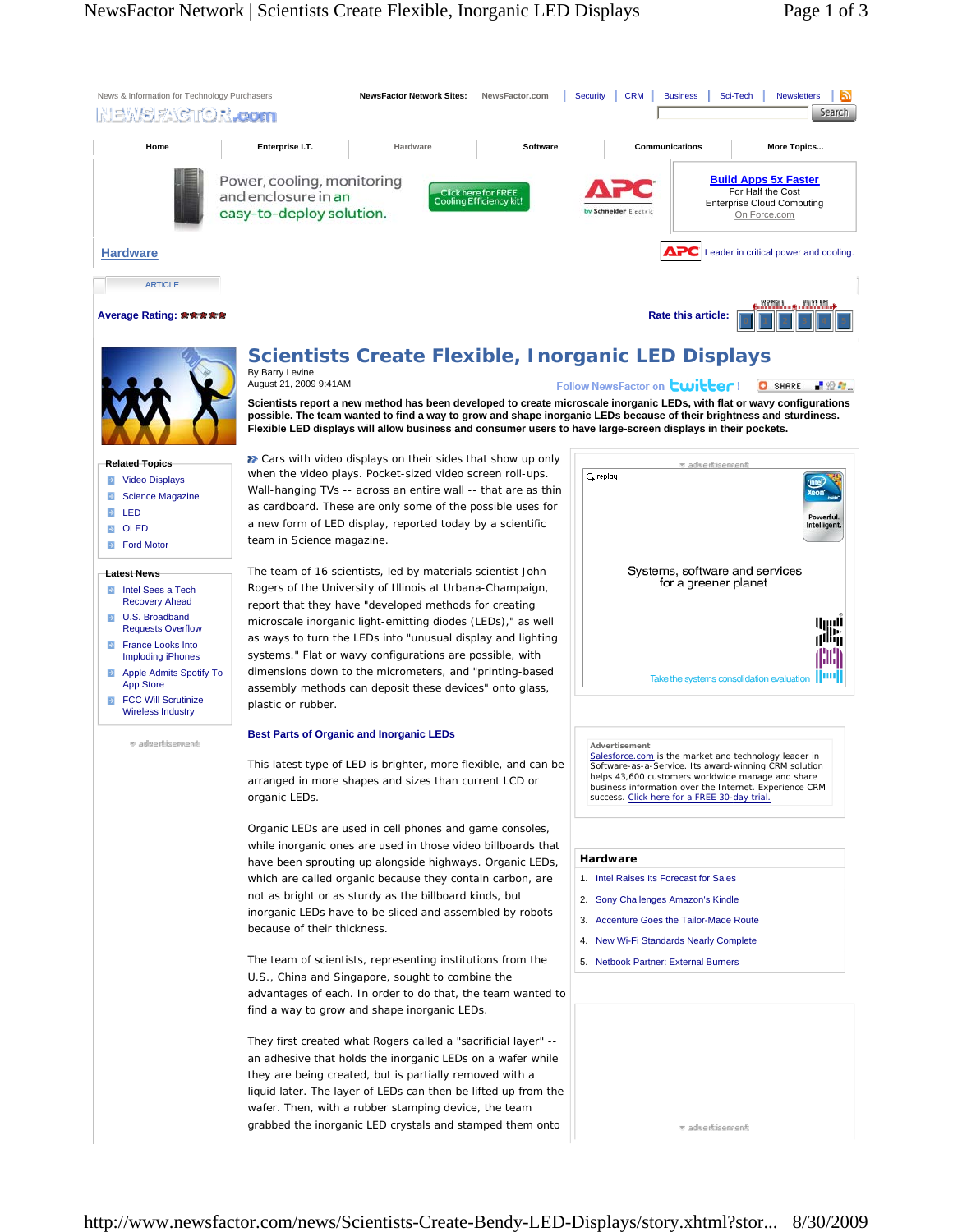# bendable sheets.

**CRYSTAL REPORTS®** SOFTWARE AND<br>DASHBOARD

**EVEN THE FREE TRIAL EASES** YOUR STRESS.

**LEARN MORE** 

**SAP** 

accenture High performance. Delivered.

**IT Consulting for High Performance Click here to see** how we align strategy and technology to drive high performance.

The sheets, made of rubber, plastic or glass, are connected to the conductors and insulators that the LEDs need, and - voilà! -- you have a flexible, bright LED membrane. Because they're brighter than organic LEDs, fewer are needed to create the same level of display.

### **'Cool' To Live in the 21st Century**

Spacing the LEDs out even more allows the surface to become essentially transparent, except when the LEDs are turned on. Some observers are suggesting that the technology could be used, for instance, to put flexible, transparent-when-off video displays into textiles.

The study was initiated by the Ford Motor Co., which wanted to develop a third brake light that could be a strip of LEDs along a car bumper.

This research "shows once again how cool it is to live in the 21st century," said Michael Gartenberg, vice president at industry research firm Interval Research.

New, flexible LED displays would meet the demands of consumers and businesses, he said, who would love to have "large-screen displays in their pockets." With processor performance and transmission speeds for  $\frac{mobile}{\blacksquare}$  devices having increased dramatically over the last few years, display size is a key bottleneck.

And, with all the advances on the LED display front, Gartenberg said, "it certainly seems like we're moving toward having LED displays" becoming much more prominent than they are now.



• Technology • Outsourcing

• Consulting

## **BUYER'S GUIDE**

**Product Information and Resources for Technology You Can Use To Boost Your Business**